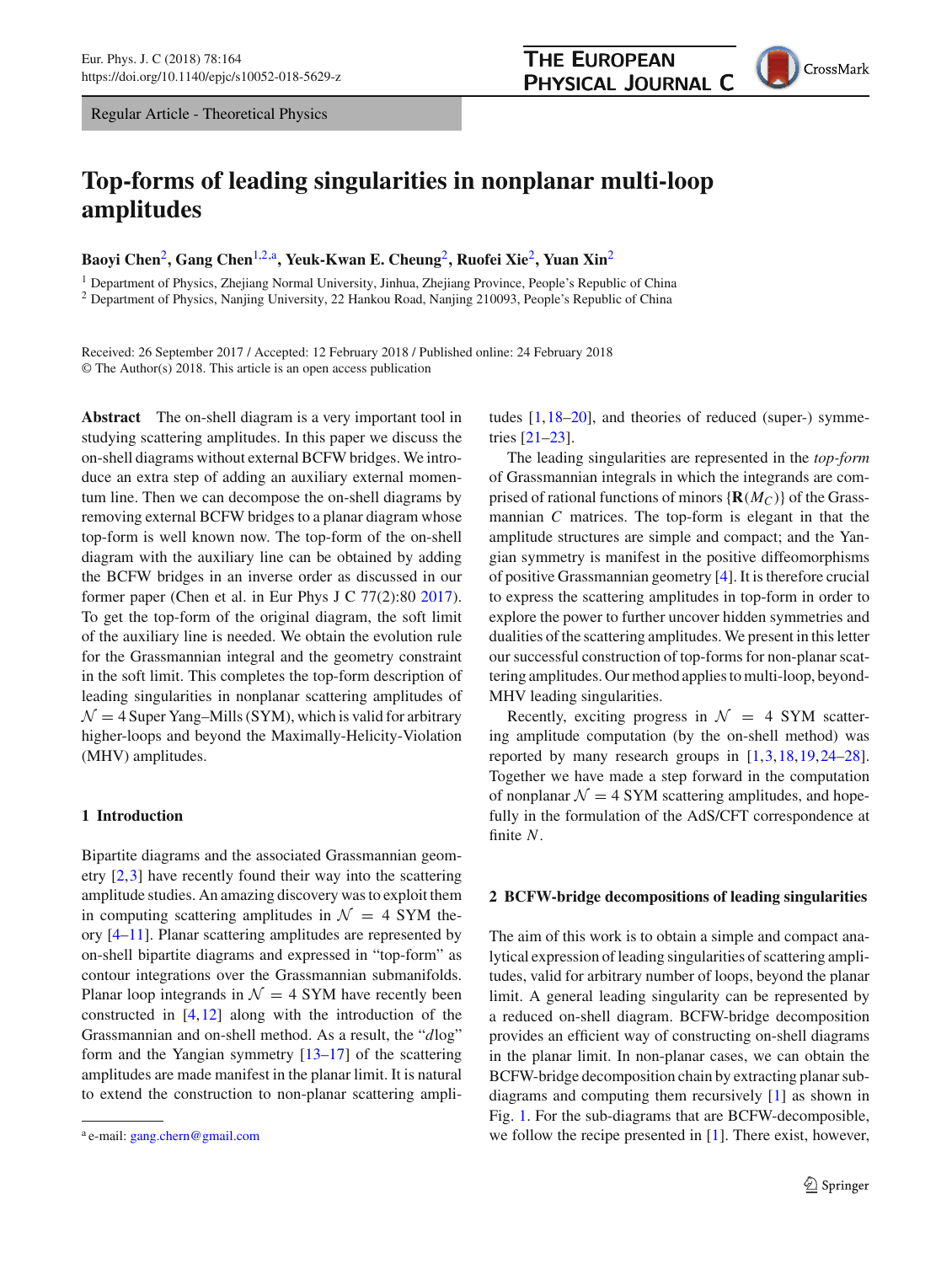

<span id="page-1-0"></span>**Fig. 1 a** Obtaining the *L*th loop amplitude recursively. **b** Utilizing the  $U(1)$  decoupling relation to turn a nonplanar diagram into a planar one. **c** Introduction of an auxiliary external momentum line to form the BCFW bridge

"No Bridge" (NB) diagrams which do not contain any BCFW bridges  $[1,19]$  $[1,19]$  $[1,19]$ . We have presented a method in  $[1]$  to transform some NB diagrams, schematically depicted in Fig. [1b](#page-1-0), by applying *U*(1)-decoupling relations [\[29\]](#page-8-15).

In this work we present a general method applicable to any NB diagrams. The key is to add an auxiliary external momentum line to form an *auxiliary BCFW bridge*, shown in Fig. [1c](#page-1-0). To regain the original NB diagram we take the soft limit [\[30](#page-8-16)[–33\]](#page-8-17), setting the auxiliary momentum to zero. This way the BCFW-bridge decomposition chain of the reduced on-shell diagrams beyond the planar limit can be obtained.

In the rest of this letter we present a recipe for constructing an analytical expression, *the top-form*, for a nonplanar leading singularity using the BCFW-bridge decomposition chain [\[1](#page-8-0)] after adding an auxiliary external momentum line.

#### **3 Construction of the top-form**

The top-form of an on-shell diagram is obtained once the geometric constraints, Γ , and the integrand, *f* (*C*), are determined. A non-planar leading singularity in the form [\[4](#page-8-3)]

$$
\mathcal{T} = \oint_{\Gamma} \frac{dC^{k \times n}}{\text{Vol}(GL(k))} \frac{\delta^{k \times 4}(C \cdot \widetilde{\eta})}{f(C)} \delta^{k \times 2}(C \cdot \widetilde{\lambda}) \delta^{2 \times (n-k)}(\lambda \cdot C^{\perp})
$$

requires one to calculate *f* (*C*) and Γ under the BCFW shifts and to take the soft limit of the auxiliary BCFW bridges.

Let us study the BCFW shifts. The integrand,  $f(C)$ , must contain those poles equivalent to the constraints in  $\Gamma$ ; otherwise the contour integration around  $\Gamma$  will vanish. Each BCFW bridge removes one pole in  $f(C)$  by shifting a zero minor to be nonzero: in general the poles in the integrand must change their forms and the integrand changes its functional form accordingly. To see this we parametrize the constraint matrix,  $C$ , using the BCFW parameter,  $\alpha$ . In a BCFW shift, a column vector *X* is shifted:  $X \rightarrow \hat{X} = X + \alpha Y$ , with several minors of  $f(C)$  become functions of  $\alpha$ . After the shift, there exists at least one constraint  $M_0(X) = 0$  being shifted to  $M_0(\widehat{X}) = M_0(X) + \alpha R(Y)$  if there is a top-form. This is demonstrated in the following section. Meanwhile



<span id="page-1-1"></span>**Fig. 2** An MHV example

**Table 1** The evolution of the geometric constraints

<span id="page-1-2"></span>

|        | $(7, 1)^1$    | $(2, 3, 4)^2$ | $(4, 5, 6)^2$ | $(6, 1, 2)^2$ |
|--------|---------------|---------------|---------------|---------------|
| (5, 7) | $(1, 5, 7)^2$ | $(2, 3, 4)^2$ | $(4, 5, 6)^2$ | $(1, 2, 6)^2$ |
| (3, 7) |               | $(2, 3, 4)^2$ | $(4, 5, 6)^2$ | $(1, 2, 6)^2$ |

the factor  $M_0(\widehat{X})$  should be present in the dominator to contribute a pole at  $\alpha = 0$ . In other words  $\alpha = M_0(\widehat{X})/R(Y)$  is then a rational function of  $C$  and can be subtracted from the other shifted minors to obtain some shift-invariant minors of  $C, M_i(X) = M_i(X - \alpha Y)$ . In summary, attaching a BCFW bridge, the integrand is

<span id="page-1-3"></span>
$$
f(\widehat{C}) = M_0(\widehat{X}) \prod_i M_i(\widehat{X} - \alpha Y) \times \begin{pmatrix} \text{minors} \\ \text{without } \alpha \end{pmatrix}.
$$
 (1)

#### 3.1 An MHV example

A six-point three-loop MHV example has been analyzed in [\[19](#page-8-12)]. Here, for comparison, we provide our calculation by attaching the auxiliary BCFW bridges. We attach an auxiliary external momentum line, in Fig. [2,](#page-1-1) and form an auxiliary BCFW bridge-(3, 7). This on-shell diagram can be decomposed to an identity as follows:  $(1, 7) \rightarrow (2, 6) \rightarrow (3, 5) \rightarrow$  $(2, 3) \rightarrow (3, 4) \rightarrow (12) \rightarrow (2, 3) \rightarrow (5, 7) \rightarrow (3, 7).$ Before adding bridge-(5, 7), the on-shell diagram is still planar. The Grassmannian constraints and the top-form can be obtained directly from the permutation [\[4\]](#page-8-3) shown in the first row of Table [1.](#page-1-2) Adding bridge-(5, 7), the constraint  $(7, 1)^1 \rightarrow (1, 5, 7)^2$ , as shown in the second row of Table [1.](#page-1-2) Here we use  $(i_1, i_2, \dots, i_m)^r$ , where  $m, r$  are positive integrals, to denote the matrix of rank *r* constructed by the columns  $i_1, \dots, i_m$  in the *C* matrix.  $(i_1, i_2, \dots, i_m)^r$  also characterize the  $(r - 1)$ -dimensional hyperplane in the *k*dimensional projective space. Adding bridge-(3, 7), the constraint  $(1, 5, 7)^2$  disappears.

Before attaching bridge-(5, 7), the top-form is

$$
\frac{1}{(123)(234)(345)(456)(567)(671)(712)}
$$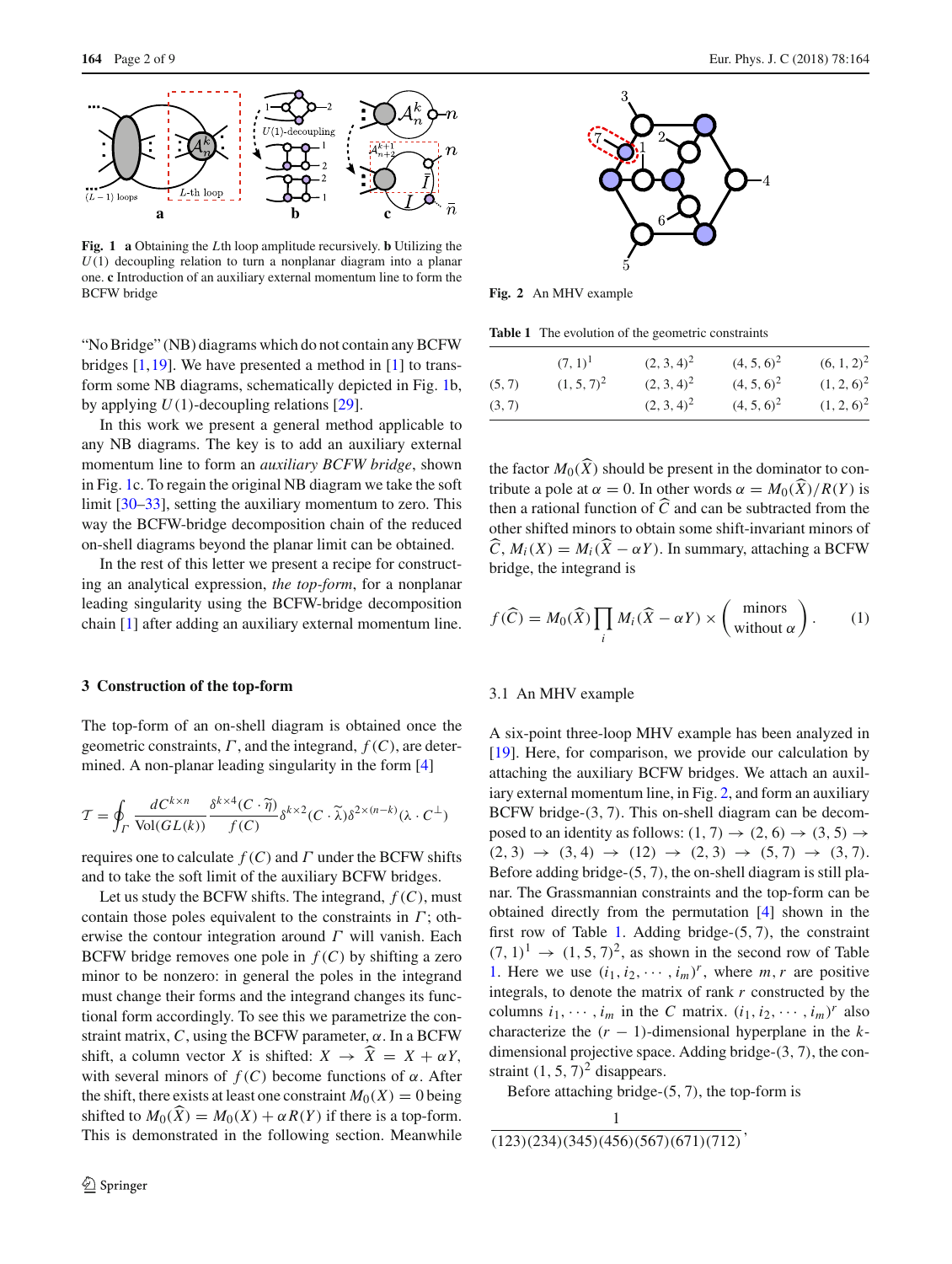where we use  $(i_1 i_2 \cdots i_k)$  to denote the minor of the matrix which is formed by the columns  $i_1 \cdots i_k$  in C. When attaching (5, 7), the contour integral around the pole (712) =  $(712)$  –  $\alpha$ (512) is replaced by  $\frac{d\alpha}{\alpha}$  with  $\alpha = \frac{(712)}{(512)}$ . All the minors with column 7 except  $(712)$  are affected by the bridge,

$$
(567) \rightarrow \frac{(56(75)\cap(12))}{(512)} = (56\widehat{7})
$$
  

$$
(671) \rightarrow \frac{(6(75)\cap(12)1)}{(512)} = \frac{(\widehat{7}15)(126)}{(512)},
$$

where  $(75) \cap (12)$  denotes the intersection point between the two lines characterized by  $(75)$  and (12). Then the top-form integrand becomes

$$
\frac{(125)}{(123)(234)(345)(456)(567)(157)(126)(127)}.
$$

Similarly after attaching bridge- $(3, 7)$  the top-form integrand becomes

## $(135)^2$

# $\frac{(123)(234)(345)(456)(156)(357)(157)(126)(137)}{123(234)(345)(456)(156)(357)(157)(126)(137)}$

To obtain the top-form of the original diagram, we parametrize the  $C'$  as

$$
\left(\begin{array}{c|c} C & 0 \\ \hline 0 & 0 & 0 \\ \hline 0 & 0 & 0 & 0 \\ \end{array}\right).
$$

Then we expand all the minors in  $C'$  in terms of those in  $C$ ,

$$
(126) = (12)c6 (234) = -c3(24) + c4(23)
$$
  
\n
$$
(123) = (12)c3 (456) = c4(56) - c5(46)
$$
  
\n
$$
(156) = -(16)c5 (135) = -c3(15) + c5(13)
$$
  
\n
$$
(137) = (13) (345) = c3(45) - c4(35) + c5(34)
$$
  
\n
$$
(357) = (35) (157) = (15).
$$

The top-form becomes

$$
\frac{(-c_3(15) + c_5(13))^2}{-(12)(35)(15)(12)(13)(16)c_3c_6c_5(-c_3(24) + c_4(23))}
$$

$$
\times \frac{1}{(c_3(45) - c_4(35) + c_5(34))(c_4(56) - c_5(46))}.
$$

The additional pole is characterised by (126), (234), (456). The contour integration gives  $c_6 \rightarrow 0$ ,  $c_3 \rightarrow \frac{(23)}{(24)}c_4$ ,  $c_5 \rightarrow$  $\frac{(56)}{(46)}c_4$  and

$$
\frac{[(56)(13)(24) - (23)(15)(46)]^2}{(23)(12)(24)(26)(45)(34)(16)(56)(35)(15)(13)(46)}
$$

consistent with the MHV example in [\[19](#page-8-12)]. This can be simplified further,

$$
-f_p(125364) + f_p(125463) - f_p(134265)
$$
  
+
$$
f_p(126543) - f_p(132465) - f_p(123564),
$$

with  $f_p$  denoting the planar amplitudes of the corresponding orders.

#### **4 Construction of the top-from of NB diagram**

Now we discuss the new Grassmannian geometry structures in the NB diagrams [\[1,](#page-8-0)[19\]](#page-8-12). For the sub-diagram structure in Fig. [1b](#page-1-0), the top-form is obtained by imposing  $U(1)$ decoupling relation in [\[1](#page-8-0)]; in this work we focus on the auxiliary BCFW bridges which is suitable for the general diagrams as shown in Fig. [1c](#page-1-0). The top-forms of those diagrams containing auxiliary BCFW bridges can be obtained using the above method. We discuss presently how they return to the top-forms of the original NB diagrams upon taking the soft limits.

The on-shell diagram  $A_{n+1}^{k+1}$  with one auxiliary line as shown in Fig[.1c](#page-1-0) can be written in two equivalent forms:

<span id="page-2-0"></span>
$$
\int \frac{d^2 \lambda_I d^2 \widetilde{\lambda}_I d^4 \widetilde{\eta}_I}{\nu o l(GL(1))} \frac{A_{n+2}^{k+1} \langle I\bar{I}\rangle^3}{\langle \bar{n}I\rangle^2 \langle \bar{I}\bar{n}\rangle} \delta([\bar{n}I]) \delta^4(\widetilde{\eta}_{\bar{n}} + \frac{\langle \bar{I}\bar{n}\rangle}{\langle \bar{I}I\rangle} \widetilde{\eta}_I),
$$
\n
$$
\oint_{\bar{\Gamma}} \frac{dC^{k \times n} d c_{k+1} \cdots d c_n}{\text{Vol}(GL(k))} \frac{(1 \cdots k)}{f(C, c_i)} \times \delta^{k \times 4}(C \cdot \widetilde{\eta}) \delta^{k \times 2}(C \cdot \widetilde{\lambda}) \delta^{2(n-k)}(\lambda \cdot C'^{\perp}) \times \delta^2 \left(\sum_{i=k+1}^n c_i \widetilde{\lambda}_i + c_{\bar{n}} \widetilde{\lambda}_{\bar{n}}\right) \delta^4 \left(\sum_{i=k+1}^n c_i \widetilde{\eta}_i + c_{\bar{n}} \widetilde{\eta}_{\bar{n}}\right), \quad (3)
$$

where  $c_{\overline{n}} = 1$  and  $\overline{n}$  denote the index of the auxiliary line. Equation [\(2\)](#page-2-0) is obtained directly from Fig[.1c](#page-1-0) by integrating over the internal line  $\overline{I}$ . Equation [\(3\)](#page-2-0) is a general top-form of  $A^{k+1}_{n+1}$ , where we choose a particular parametrization of the Grassmannian matrix  $C'$  as

$$
C' = \begin{pmatrix} C & 0 \\ \vdots & \vdots \\ \hline 0 & \cdots & 0 \\ 0 & \cdots & 0 \\ \hline \end{pmatrix}.
$$

Our method of adding the auxiliary line can be verified by comparing [\(2\)](#page-2-0) and [\(3\)](#page-2-0). Noting that

$$
\delta^2 \left( \sum_{i=k+1}^n c_i \tilde{\lambda}_i + c_{\bar{n}} \tilde{\lambda}_{\bar{n}} \right) = \delta \left( \sum_{i=k+1}^n c_i \frac{[i\,1]}{[\bar{n}1]} + 1 \right) \delta([\bar{n}I]),
$$

[\(2\)](#page-2-0) and [\(3\)](#page-2-0) can therefore be proved to contain the term

$$
\delta([\bar{n}I])\delta^4(\widetilde{\eta}_{\bar{n}}+\frac{\langle\bar{I}\bar{n}\rangle}{\langle\bar{I}I\rangle}\widetilde{\eta}_I),
$$

which can be removed from the overall constraint delta function. The remaining part of [\(2\)](#page-2-0) corresponds to the NB diagram  $A_n^k$  in the limit  $\lambda_{\bar{n}} \to 0$ . On the other hand, after taking the soft limit [\(3\)](#page-2-0) yields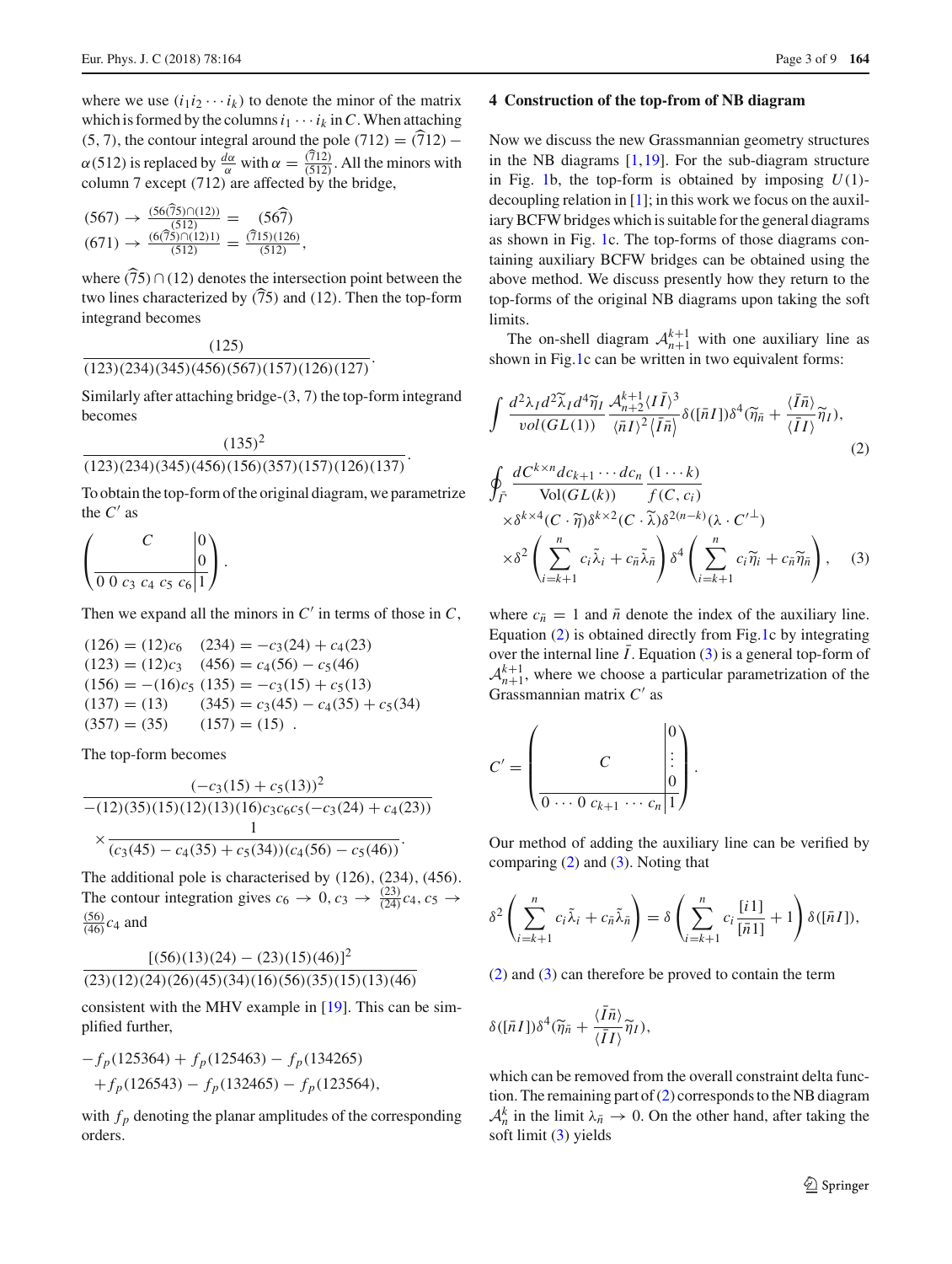$$
\mathcal{A}_{n}^{k} = \oint_{\overline{\Gamma}} \frac{dC^{k \times n} d c_{k+1} \cdots d c_{n}}{\text{Vol}(GL(k))} \frac{(1 \cdots k) \delta^{k \times 4} (C \cdot \widetilde{\eta})}{f(C, c_{i})}
$$

$$
\times \delta^{k \times 2} (C \cdot \widetilde{\lambda}) \delta^{2 \times (n-k)} (\lambda \cdot C^{\perp}) \delta \left( \sum_{i=k+1}^{n} c_{i} \frac{[i \cdot 1]}{[\overline{n} 1]} + 1 \right).
$$
(4)

This is easily proven by counting the degrees of freedom of the associated on-shell diagram in which only one element  $c_f$  among  $c_i$  is a free parameter. As we shall prove in the following section, a given NB diagram to have a topform requires that  $c_i/c_r = \mathbf{R}(M_C)$ . Using this relation, the integration

$$
\int \frac{dc_r}{c_r} \delta \left( \sum_{i=k+1}^n c_i \frac{[i\,1]}{[\bar{n}1]} + 1 \right)
$$

gives 1. Finally, we obtain the top-form of  $A_n^k$  by expanding the minors of  $C'$  into  $C$  minors in the integrand.

#### **5 Rational top-forms and rational soft limit:**

Now we study which kind of nonplanar on-shell diagrams can have rational top-forms. We address this question by building an equivalent relation between the *rational top-form* and the *rational soft limit*. If the soft limit of an auxiliary line leads to additional constraints such that  $\frac{c_i}{c_j}$  is a rational function of *C*-minors for all non-vanishing  $c_i$  in the added row of  $C'$ , we call this soft limit *a rational soft limit*.

When the soft limit of the auxiliary line is a rational soft limit, then the NB diagram with auxiliary line has a rational top-form if and only if the original NB diagram has a rational top-form.

We first consider the free parameters  $\alpha$  in the top-form integrand  $f(C)$  as shown in Eq. [\(1\)](#page-1-3). The *C* matrix parameters  $\alpha_C$  that can be expressed as  $\mathbf{R}(M_C)$  are also of the form  $\mathbf{R}(M_{C})$ . The additional C' elements  $c_i$  are of the form  $c_r \mathbf{R}(\alpha_C)$  (indicating a rational soft limit for  $c_r \neq 0$ ). Since  $c_r$ is naturally  $\mathbf{R}(M_{C})$ , all free parameters in  $C'$  are then rational functions of minors, i.e. the top-form is rational. Inversely, given the linear auxiliary bridge and rational soft limit, any *C* parameter denoted by  $\mathbf{R}(M_C)$  can be expanded as  $\mathbf{R}(M_C)$ directly according to the procedure above.

Then let us study the geometry constraints. Geometry constraints are linear relations among columns of the*C* matrix. In fact, the total space is taken as the (*k*−1)-dimensional projective space. Each column labeled by the index of the external line can be mapped to a point in the projective space. For the diagram which can be constructed by attaching BCFW bridges, the constraints are all coplanarity constraints for the points of external legs [\[1\]](#page-8-0). For the NB diagrams, after attaching the auxiliary lines, the geometry constraints in  $C'$  are still coplanarity constraints. Hence we only need to discuss how the geometry constraints evolve in the rational soft limit.

The simplest case is that the geometry constraints in *C* are all untangled. Then the coplanarity constraints are of the form

$$
(i_1,i_2,\cdots,i_m)^{m-1}.
$$

If one of the indices, e.g.  $i_m$ , in the above constraint denotes the auxiliary line, then the geometry constraint becomes  $(i_1, i_2, \cdots, i_{m-1})^{m-2}$  in the soft limit. If none of the indices denotes the auxiliary line, then the geometry is invariant for  $m \leq k$ . Since  $k \to k - 1$  in the soft limit, the geometry constraints for  $m = k$  do not exist any more.

In general the geometry constraints are still coplanarity constraints in the soft limit. However, this is not obvious for the tangled cases. We will leave the explanation of the soft limit behavior for tangled geometry, e.g.  $((i_1 i_2 \bigcap i_3 i_4), i_5, \cdots, i_m)^r$ , to future work. For now we focus on the algebraic form of these geometry constraints, which is enough to obtain the top-form.

In a general case, the geometry constraints in  $C'$  can be expanded as

<span id="page-3-0"></span>
$$
F'_{1} = \sum_{i=k+1}^{n} c_{i} F_{1}^{c_{i}}, \quad F'_{2} = \sum_{i=k+1}^{n} c_{i} F_{1}^{c_{i}},
$$

$$
\cdots \qquad F'_{n-k-1} = \sum_{i=k+1}^{n} c_{i} F_{n-k-1}^{c_{i}},
$$

$$
\cdots \qquad F'_{S} = \sum_{i=k+1}^{n} c_{i} F_{S}^{c_{i}},
$$
(5)

where *S* is an integer. There are no higher order terms with respect to  $c_i$ 's. In fact if there are higher order terms, they can be factorized into linear polynomials either with rational minors of *C* as coefficients or with non-rational minors. For the former case, one of the linear polynomials can be redefined as the geometry constraints. For the latter case, some  $c_i/c_j$  are non-rational, which is beyond the scope of this paper.

Among the constraints in Eq.  $(5)$ , we can choose arbitrary  $n-k-1$  equations to solve for the  $c_i/c_r$ . For other equations, we can substitute the solutions of  $c_i/c_r$  to get all the geometry constraints for *C* after taking the soft limit.

#### **6 More Examples**

## 6.1 An  $\overline{\text{MHV}}$  example

In this subsection we give an example of a different situation using an MHV example (Fig. [3\)](#page-4-0) for illustration an auxiliary line connected to a white vertex. Attaching an auxiliary line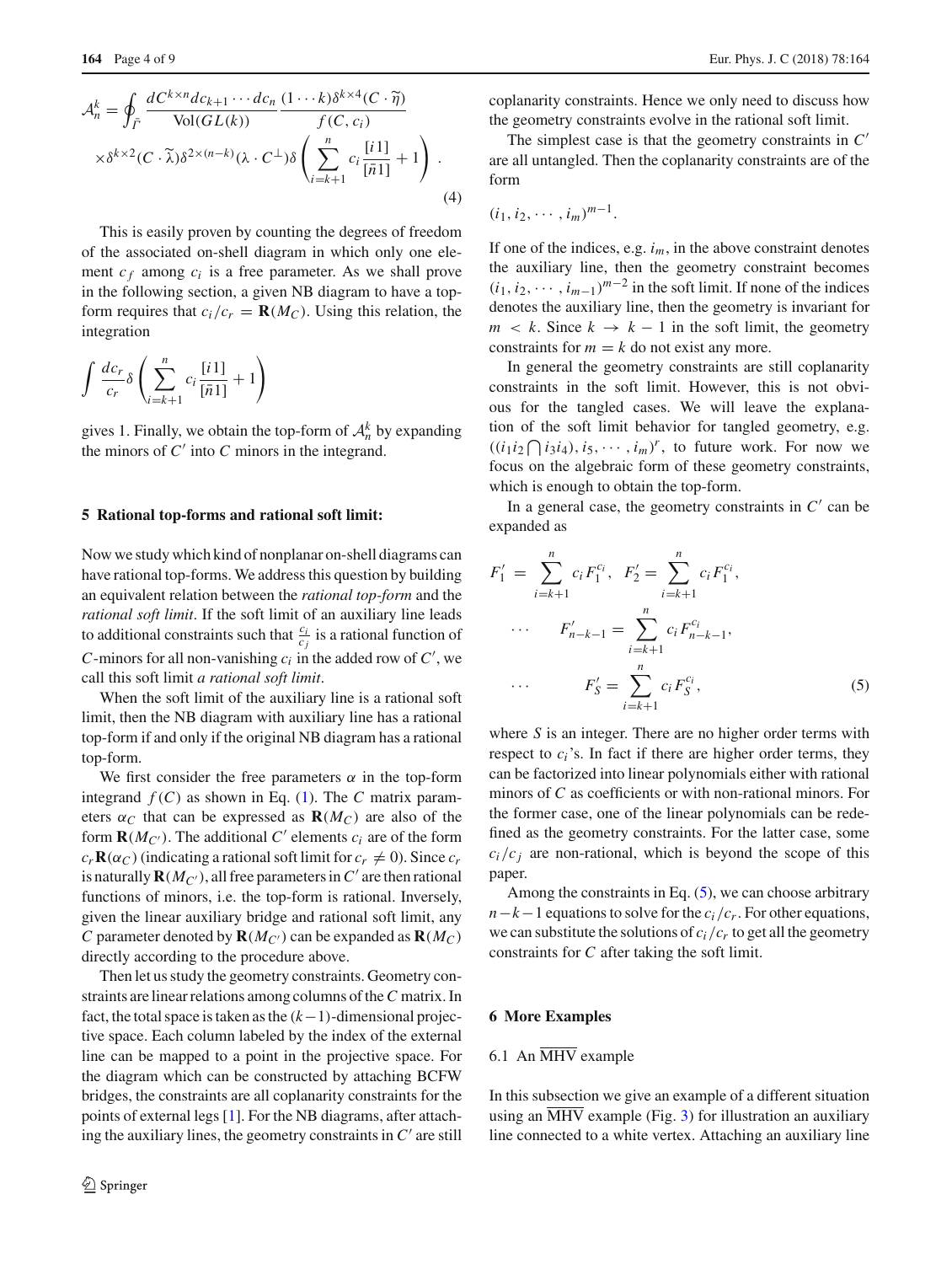

<span id="page-4-0"></span>**Fig. 3** An MHV example

**Table 2** Geometry constraints evolution for MHV example

<span id="page-4-1"></span>

|        |                                                                              | $(2, (3, 4, 5)^2, 6)^3$ $(3, 4, 5)^2$ $(5, 6, 7, 1)^3$ $(7, 1, 2, 3)^3$ |                                                    |  |
|--------|------------------------------------------------------------------------------|-------------------------------------------------------------------------|----------------------------------------------------|--|
|        | $(7, 5)$ $(2, 3, 4, 6)^3$ $(3, 4, 5, 7)^3$ $(5, 6, 7, 1)^3$ $(7, 1, 2, 3)^3$ |                                                                         |                                                    |  |
| (7, 3) |                                                                              |                                                                         | $(3, 4, 5, 7)^3$ $(5, 6, 7, 1)^3$ $(7, 1, 2, 3)_3$ |  |

enables the BCFW-decomposition to identity by the following chain:  $(7, 3) \rightarrow (7, 5) \rightarrow (3, 4) \rightarrow (2, 3) \rightarrow (4, 5) \rightarrow$  $(3, 4) \rightarrow (1, 3) \rightarrow (4, 6) \rightarrow (3, 7)$ . Before adding bridge-(7, 5) the on-shell diagram is planar. The Grassmannian constraints (the first row of Table [2\)](#page-4-1) and the top-form can be obtained directly from the permutation [\[4](#page-8-3)]:

# 1  $\frac{1}{(1234)(2345)(3456)(4567)(5671)(6712)(7123)}$

The transformation of constraints after adding the bridges  $(7, 5)$  and  $(7, 3)$  is shown in the second and third rows of Table [2.](#page-4-1) The top-form of  $A_7^4$  becomes

# $-(2467)^2$  $\frac{(2347)(1246)(2456)(3457)(2346)(4567)(1567)(1267)(1237)}{216}$

Without loss of generality, we choose the first four columns of the *C* matrix as the identity:

|                                                                                                                                                           | $e_1$ $e_2$ $e_3$ $e_4$ |  |  |  |
|-----------------------------------------------------------------------------------------------------------------------------------------------------------|-------------------------|--|--|--|
|                                                                                                                                                           |                         |  |  |  |
|                                                                                                                                                           |                         |  |  |  |
|                                                                                                                                                           |                         |  |  |  |
| $\begin{pmatrix} 1 & 0 & 0 & 0 & * & * & c_1 \\ 0 & 1 & 0 & 0 & * & * & c_2 \\ 0 & 0 & 1 & 0 & * & * & c_3 \\ 0 & 0 & 0 & 1 & * & * & c_4 \end{pmatrix}.$ |                         |  |  |  |

Then the last column can be represented by these four columns by

$$
\mathbf{c} = c_1 \mathbf{e}_1 + c_2 \mathbf{e}_2 + c_3 \mathbf{e}_3 + c_4 \mathbf{e}_4.
$$

This way we can rewrite the minor with column-7 as

$$
(1237) = c_4(1234)(1567) = c_2(1256) + c_3(1356),
$$
  
\n
$$
(1267) = c_3(1263)(2467) = c_1(2461) + c_3(2463),
$$
  
\n
$$
(2347) = c_1(1243)(3457) = -c_1(1345) - c_2(2345),
$$
  
\n
$$
(4567) = -c_1(1456) - c_2(2456) - c_3(3456).
$$





<span id="page-4-2"></span>**Fig. 4** A non-planar NMHV 4-loop leading singularity

Considering the three poles of  $A_7^4$ , since there is no constraint in the top-form of  $A_6^4$ , we should integrate around all of the three poles and remove three coefficients. Finally, there is only one coefficient left and others can be represented by it:  $c_4 \to 0$ ,  $c_1 \to -\frac{(2345)}{(1345)}c_2$ ,  $c_3 \to -\frac{(1256)}{(1356)}c_2$ . The remaining coefficient in the top-form is  $\frac{dc_2}{c_2}$  and can be fixed by one of the columns in  $C^{\perp}$  (noting that  $C^{\perp}$  has one more column than  $C^{\perp}$ , which can be removed directly). Finally, the top-form of  $\mathcal{A}_6^4$  is

$$
\frac{1}{f_p} = \frac{[(2345)(1246)(1356) - (1256)(2346)(1345)]^2}{(1246)(2456)(1345)(2346)(1356)(1235)},
$$

where  $f_p = (1234)(2345)(3456)(4561)(5612)(6123)$ . This can also be simplified as

$$
-f_p(142356) - f_p(143265) + f_p(132456)
$$
  

$$
-f_p(132654) + f_p(123465) - f_p(123465).
$$

#### 6.2 An NMHV NB diagram example

In this subsection we present the details in the calculation and simplification in the NMHV example (Fig. [4\)](#page-4-2).

Since this diagram cannot be decomposed of BCFW bridges directly we introduce an auxiliary external momentum line, the leg-8. The diagram transforms to a planar one by removing the bridges  $(2, 8)$ ,  $(6, 8)$  and  $(4, 2)$ . The total decomposition chain is  $(2, 8) \rightarrow (6, 8) \rightarrow (4, 2) \rightarrow$  $(1, 2) \rightarrow (2, 3) \rightarrow (2, 4) \rightarrow (4, 5) \rightarrow (4, 6) \rightarrow (6, 7) \rightarrow$  $(1, 6) \rightarrow (6, 8).$ 

Before adding bridge-(4, 2) the planar diagram top-form is

$$
\frac{1}{(1234)(2345)(3456)(4567)(5678)(6781)(7812)(8123)}
$$

with constraints shown in the first row of Table [3.](#page-5-0)

After attaching all the BCFW bridges, we obtain the topform integrand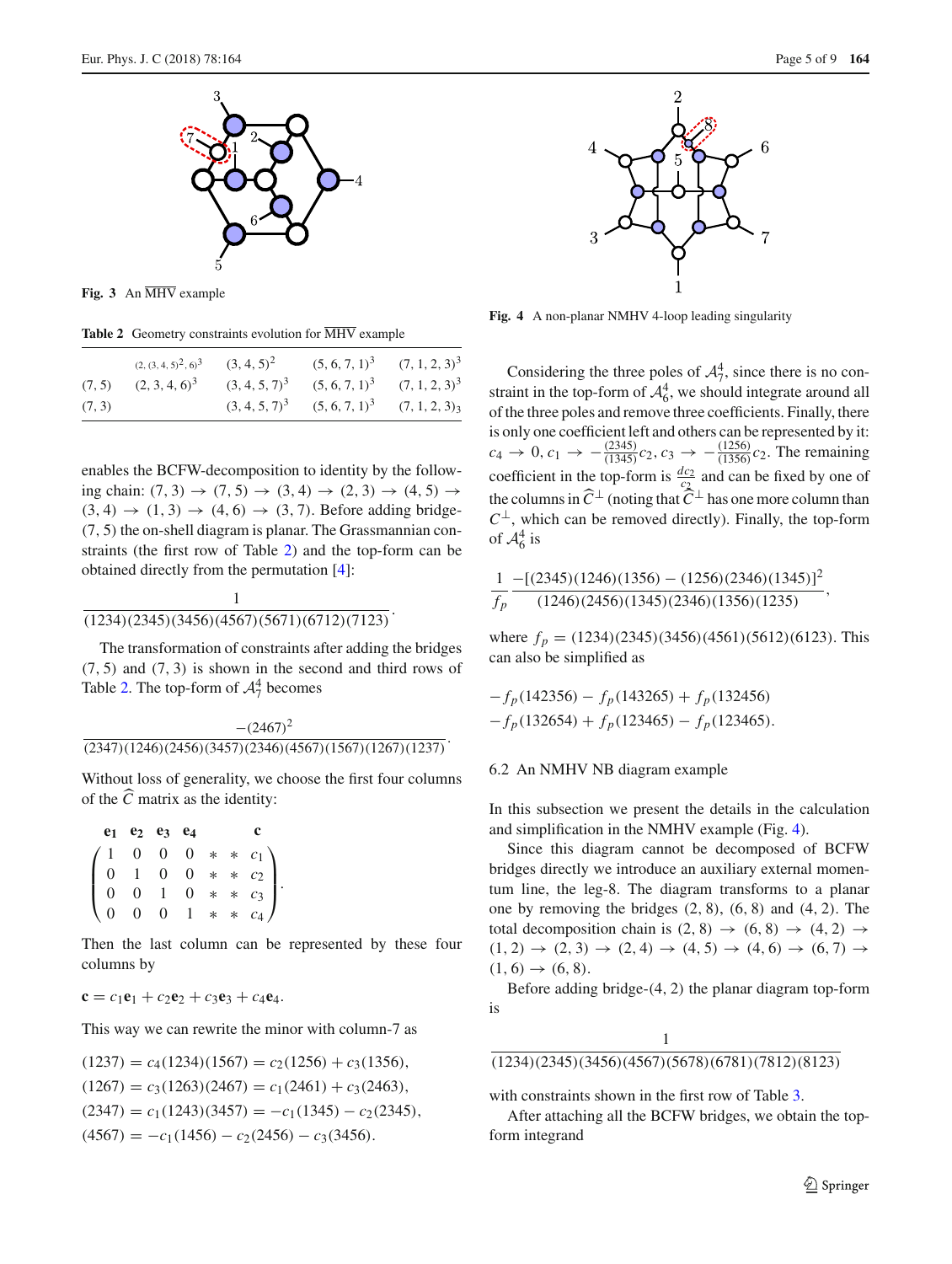<span id="page-5-0"></span>**Table 3** Geometry constraints evolution for NMHV example

|        | $(1, 2, 3)^2$    | $(3, 4, 5)^2$ | $(5, 6, 7)^2$ | $(7, 8, 1)^2$    |
|--------|------------------|---------------|---------------|------------------|
| (4, 2) | $(1, 2, 3, 4)^3$ | $(3, 4, 5)^2$ | $(5, 6, 7)^2$ | $(7, 8, 1)^2$    |
| (6, 8) | $(1, 2, 3, 4)^3$ | $(3, 4, 5)^2$ | $(5, 6, 7)^2$ | $(6, 7, 8, 1)^3$ |
| (2, 8) | $(1, 2, 3, 4)^3$ | $(3, 4, 5)^2$ | $(5, 6, 7)^2$ |                  |

$$
\frac{1}{(1234)(2345)(3456)(4567)(1567)(8672)(6781)}
$$
\n
$$
\times \frac{(1347)(6721)^3}{(7812)(3167)(1237)(1247)(1286)},
$$
\n(6)

with geometry constraints as shown in the last row of Table [3.](#page-5-0) Then we expand the rank-4 minors into rank-3 minors

$$
(1234) = (123)c_4(2345) = -(235)c_4 + (234)c_5,
$$
  
\n
$$
(1237) = (123)c_7(3167) = -(317)c_6 + (316)c_7,
$$
  
\n
$$
(1286) = -(126)(6721) = -(721)c_6 + (621)c_7,
$$
  
\n
$$
(8672) = -(672)(3456) = (356)c_4 - (346)c_5,
$$
  
\n
$$
(6781) = -(671)(1347) = -(137)c_4 + (134)c_7,
$$
  
\n
$$
(7812) = (712)(1247) = -(127)c_4 + (124)c_7,
$$
  
\n
$$
(1567) = (167)c_5 - (157)c_6 + (156)c_7,
$$
  
\n
$$
(4567) = (467)c_5 - (457)c_6 + (456)c_7.
$$

Solving all the additional constraints inherited from the auxiliary line and the attached vertex, we get  $c_4 \rightarrow 0, c_5 \rightarrow$  $0, c_7 \rightarrow \frac{(457)}{(456)}c_6$  and the final top-form integrand,

$$
\frac{1}{f_p} \frac{(134)(357)[(457)(126) - (456)(127)]^3}{(124)(126)(135)(145)(267)(367)(457)^2}
$$

where  $f_p = (123)(234)(345)(456)(567)(671)(712)$ . Using the Plüker relations the integrand  $\frac{1}{f(C)}$  is

<span id="page-5-1"></span>
$$
\frac{(125)}{(124)(126)(167)(235)(257)(143)(345)(567)}
$$
  
+ 
$$
\frac{(125)}{(124)(127)(165)(235)(267)(143)(345)(567)}
$$
  
+ 
$$
\frac{(125)}{(123)(126)(167)(234)(145)(257)(345)(567)}
$$
  
+ 
$$
\frac{(125)}{(123)(127)(165)(234)(145)(267)(345)(567)}
$$
 (7)

It is hard to simplify the form further by using the Plüker relations directly. A simpler technique is to para-metrize the *C* matrix as

| $1 \t2 \t3 \t4 \t5 \t6 \t7$ |  |  |                                                                                                                                              |
|-----------------------------|--|--|----------------------------------------------------------------------------------------------------------------------------------------------|
|                             |  |  | $\left(\begin{array}{cccccc} * & * & * & * & 0 & * & * \\ * & * & * & * & 0 & * & * \\ c_1 & c_2 & c_3 & 0 & 1 & 0 & c_7 \end{array}\right)$ |
|                             |  |  |                                                                                                                                              |
|                             |  |  |                                                                                                                                              |

and expand the three-column minors in the two-column minors. Then the first term in [\(7\)](#page-5-1) can be written as

$$
\frac{-(12)(36)}{(124)(126)c_7(16)(23)(27)c_3(14)(34)(67)(36)}
$$
\n
$$
=\frac{-1}{(124)(126)(27)c_3(14)(34)(67)c_7(36)}
$$
\n
$$
+\frac{1}{(124)(126)c_7(16)(37)c_3(24)(34)(67)}
$$
\n
$$
=\frac{-1}{(124)(126)(257)(134)(345)(567)(367)}
$$
\n
$$
-\frac{1}{(124)(126)(167)(234)(357)(345)(567)}.
$$
\n(8)

Similarly we can rewrite the second term to the fourth term in  $(7)$  as

$$
(II) = \frac{1}{(124)(127)(167)(346)(235)(345)(567)}
$$
  
+ 
$$
\frac{1}{(124)(127)(134)(267)(356)(345)(567)}
$$
  

$$
(III) = \frac{1}{(123)(126)(143)(467)(275)(345)(567)}
$$
  
+ 
$$
\frac{1}{(123)(126)(243)(467)(175)(345)(567)}
$$
  

$$
(IV) = \frac{1}{(123)(127)(143)(267)(456)(345)(567)}
$$
  
+ 
$$
\frac{1}{(123)(127)(234)(167)(456)(345)(567)}
$$
 (11)

## 6.3 An on-shell diagram with two auxiliary lines

Our method can also deal with the on-shell diagrams to which we need add more than one auxiliary lines. We consider the diagram in Fig. [5](#page-6-0) where  $k = 4$  and  $n = 10$ . After attaching the BCFW bridges recursively,

$$
(C8) \rightarrow (A8) \rightarrow (62) \rightarrow (42) \rightarrow (34) \rightarrow (23) \rightarrow (12) \rightarrow (45)
$$
  
\n
$$
\rightarrow (34) \rightarrow (46) \rightarrow (37) \rightarrow (78) \rightarrow (27) \rightarrow (79) \rightarrow (7A)
$$
  
\n
$$
\rightarrow (AB) \rightarrow (2A) \rightarrow (AC),
$$

we can get the integrand  $f(C')$  of the top-form directly

<span id="page-5-2"></span>
$$
\frac{1}{(56789A)(6789AC)(5679AB)(789ABC)}
$$
\n
$$
\times \frac{1}{(89ABC1)(BC1246)(ABC134)(9ABC13)}
$$
\n
$$
\times \frac{1}{(BC1236)(BC1234)(C12346)(BC1345)(123456)}
$$
\n
$$
\times \frac{(5679AC)^3(BC1346)^3}{(234567)(5678AC)(45679A)(345679)(56789C)}.
$$
\n(12)

The geometry constraints are also obtained immediately seen,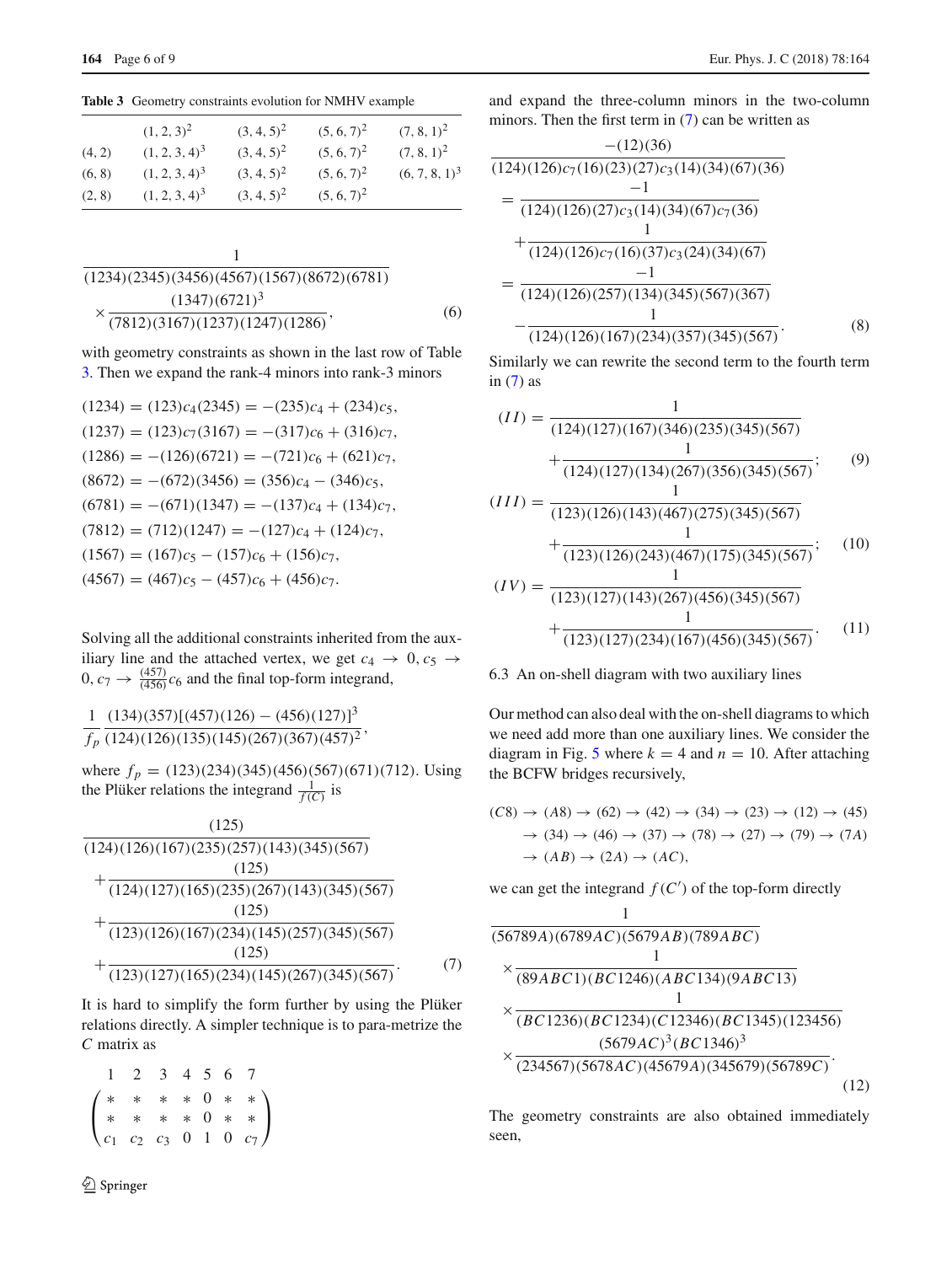$$
(3, 4, 5)^2
$$
,  $(9, A, B)^2$ ,  $(8, A, B, C)^3$ ,  $(2, 4, 5, 6)^3$ ,  
 $(5, 6, 7, 8, A, C, )^3$ ,  $(1, 4, 5, 6, 7, 9)^5$ ,  
 $(B, C, 1, 2, 4, 6)^3$ ,  $(7, A, B, C, 1, 3)^5$ . (13)

We first take the soft limit of line-2. We use the gauge  $GL(k+1)$  $2)/GL(k + 1)$  to set the  $C''$  as

|  |  |  |  | 1 2 3 4 5 6 7 8 9 A B C |  |  |
|--|--|--|--|-------------------------|--|--|
|  |  |  |  |                         |  |  |
|  |  |  |  |                         |  |  |
|  |  |  |  |                         |  |  |
|  |  |  |  |                         |  |  |
|  |  |  |  |                         |  |  |
|  |  |  |  |                         |  |  |

We pick up five linear independent equations with variables  $c_i$ ,  $i \in [4, 9]$  from the constraints  $(3, 4, 5)^2$ ,  $(9, A, B)^2$ ,  $(8, A, B, C)^3$ ,  $(7, A, B, C, 1, 3)^5$ ,  $(5, 6, 7, 8, A, C)^3$  in Eq.  $(13)$ ,

<span id="page-6-2"></span>
$$
(35x_1x_2x_3)c_4 - (34x_1x_2x_3)c_5 = 0
$$
  
(*B Ax*<sub>1</sub>*x*<sub>2</sub>*x*<sub>3</sub>)*c*<sub>9</sub> = 0  
(*C ABx*<sub>1</sub>*x*<sub>2</sub>)*c*<sub>8</sub> = 0  
(3*ABC*1)*c*<sub>7</sub> = 0  
(*C678A*)*c*<sub>5</sub> + (5*C78A*)*c*<sub>6</sub> + (56*C8A*)*c*<sub>7</sub> + (567*C A*)*c*<sub>8</sub> = 0,  
(14)

where *xi* denotes an arbitrary index of the external line in each constraint equation. Obviously the chosen *x* should leave the coefficients of *ci* in the above equations non-vanishing. We do not use the constraint containing line-2 in Eq. [\(13\)](#page-6-1), since they do not generate any constraints for the *ci* . In the top-form, after taking the contour integration of  $dc_4 \cdots dc_9$  around the pole generated by the above equations, we get  $c_7 \rightarrow 0$ ,  $c_8 \rightarrow c_8$ 0,  $c_9 \rightarrow 0$ ,  $c_4 \rightarrow \frac{(34x_1x_2x_3)}{(35x_1x_2x_3)}c_5$ ,  $c_6 \rightarrow \frac{(678AC)}{(578AC)}c_5$  and we are left with one integration *dc*5. The poles of the contour integration in Eq. [\(12\)](#page-5-2) are reduced as follows:

$$
(5678AC) = (578AC)(c_6 - \frac{(678AC)}{(578AC)}c_5),
$$
  
\n
$$
(789ABC) = -(89ABC)c_7,
$$
  
\n
$$
(89ABC1) = -(19ABC)c_8,
$$
  
\n
$$
(9ABC13) = -(13ABC)c_9,
$$
  
\n
$$
(BC1345) = -(135BC)(c_4 - \frac{(BC134)}{(BC135)}c_5).
$$
  
\n(15)

The other minors in Eq.  $(12)$  are reduced by substituting the solutions of Eq. [\(14\)](#page-6-2),

$$
(123456) = (13456), (234567) = -(34567),
$$
  
(BC1246) = (146BC), (BC1236) = (136BC),

<span id="page-6-1"></span>

<span id="page-6-0"></span>**Fig. 5** An  $N^4$ MHV example with two auxiliary lines

$$
(BC1234) = (134BC), (C12346) = -(1346C),
$$
  
\n
$$
(345679) = \frac{(34579)(678AC)}{(578AC)}c_5,
$$
  
\n
$$
(56789C) = \frac{(5678C)(789AC)}{(578AC)}c_5,
$$
  
\n
$$
(56789A) = \frac{(5678A)(789AC)}{(578AC)}c_5,
$$
  
\n
$$
(6789AC) = \frac{(789AC)(678AC)}{(578AC)}c_5,
$$
  
\n
$$
(5679AB) = \frac{(5679A)(79ABC)}{(579AC)}c_5,
$$
  
\n
$$
(ABC134) = \frac{(13ABC)(3479A)}{(3579A)}c_5,
$$
  
\n
$$
(5679AC) = -\frac{(567AC)(789AC)}{(578AC)}c_5,
$$
  
\n
$$
(BC1346) = -\frac{(134BC)(378AC)(5678C)}{(578AC)(3578C)}c_5,
$$
  
\n
$$
(45679A) = \frac{(4579A)(378AC)(5679A)}{(3579A)(578AC)}c_5.
$$

Then we get the top-form of the on-shell diagram in Fig. [5](#page-6-0) after taking the soft limit of line-2,

$$
\frac{1}{(13456)(1346C)(136BC)(13ABC)(146BC)(19ABC)}
$$
\n
$$
\times \frac{1}{(34567)(34579)(4578C)(5678A)(79ABC)(89ABC)}
$$
\n
$$
\times \frac{(134BC)(379AC)^{2}(5678C)^{2}(567AC)^{3}}{(579AC)(3578C)^{2}(5679A)^{2}(678AC)^{2}}.
$$
\n(16)

The geometry constraints are

$$
(3, 4, 5, 6)^2
$$
,  $(9, A, B)^2$ ,  $(8, A, B, C)^3$ ,  
 $(B, C, 1, 4, 6)^4$ ,  $(1, 5, 6, 7, 9)^4$ . (17)

We then take the soft limit of line-8. We use the gauge  $GL(k+1)$  $1)/GL(k)$  to set the  $C'$  as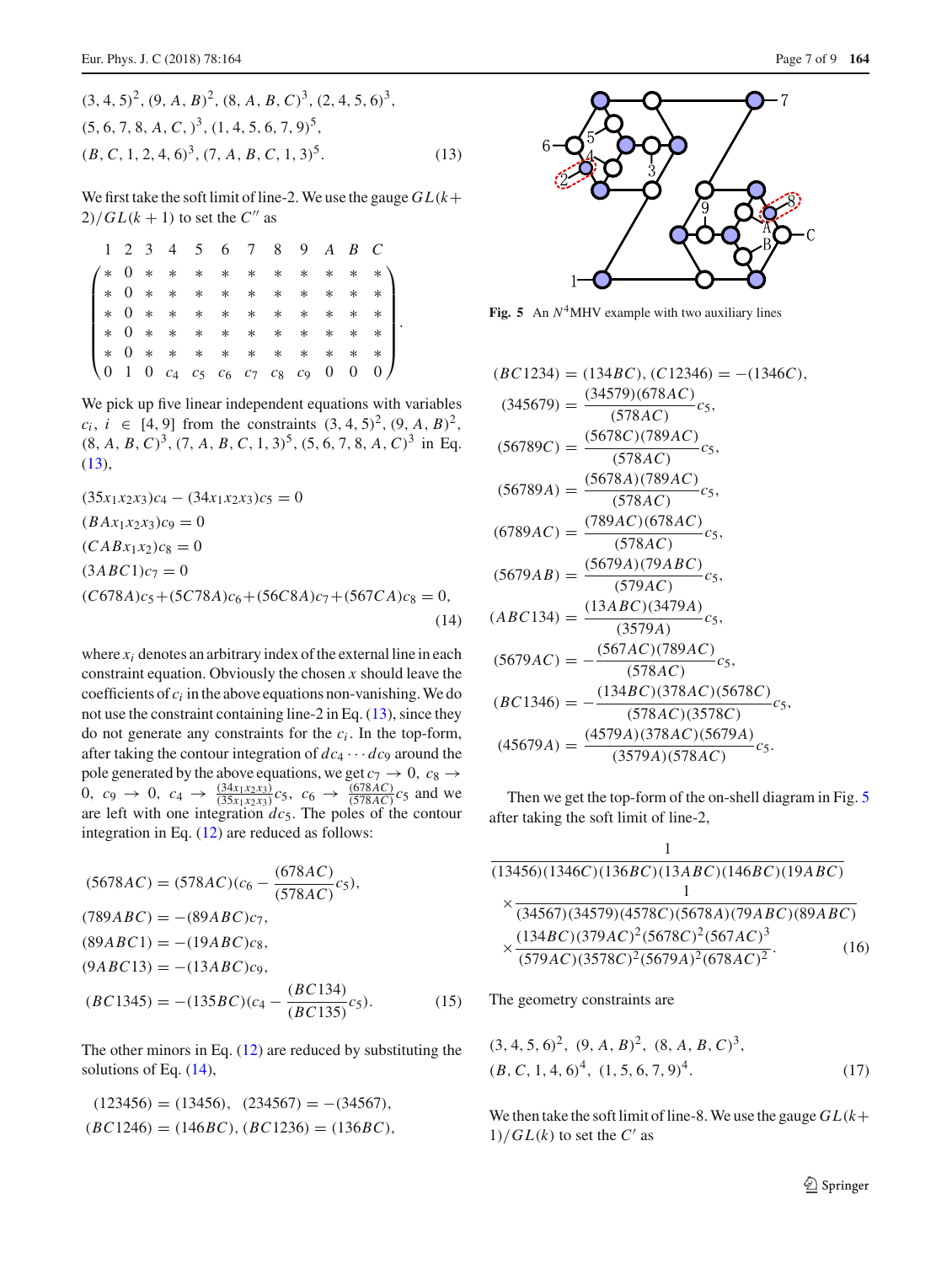|  |  |  |  | 1 3 4 5 6 7 8 9 A B C |                                                                                                                                                                                                                                                            |  |
|--|--|--|--|-----------------------|------------------------------------------------------------------------------------------------------------------------------------------------------------------------------------------------------------------------------------------------------------|--|
|  |  |  |  |                       | $\begin{pmatrix} * & * & * & * & * & 0 & * & * & * & * \\ * & * & * & * & * & 0 & * & * & * & * \\ * & * & * & * & * & 0 & * & * & * & * \\ * & * & * & * & * & 0 & * & * & * & * \\ c_1 & c_3 & 0 & 0 & c_6 & 0 & 1 & 0 & c_A & c_B & c_C \end{pmatrix}.$ |  |
|  |  |  |  |                       |                                                                                                                                                                                                                                                            |  |
|  |  |  |  |                       |                                                                                                                                                                                                                                                            |  |
|  |  |  |  |                       |                                                                                                                                                                                                                                                            |  |
|  |  |  |  |                       |                                                                                                                                                                                                                                                            |  |

Here we choose  $c_4 = c_5 = c_7 = c_9 = 0$ . Using the constraints  $(3, 4, 5)^2$ ,  $(4, 5, 6)^2$ ,  $(9, A, B)^2$ ,  $(B, C, 1, 4, 6)^4$ ,  $(1, 5, 6, 7, 9)^4$ , we can find the poles at  $c_3 \to 0$ ,  $c_6 \to c_6$ 0,  $c_1 \rightarrow 0$ ,  $c_A \rightarrow \frac{(9Ax_1x_2)}{(9Bx_1x_2)}c_B$ ,  $c_C \rightarrow \frac{(146C)}{(146B)}c_B$ , which are shown in the integrand as

$$
(13456) = (3456)c1,(34567) = -(3457)c6,(34579) = (4579)c3,(136BC) = (136B)(cC - \frac{(136C)}{136B}cB),(79ABC) = (79BC)
$$
\left(cA + \left(\frac{(146C)(79AB)}{(146B)(79BC)} - \frac{(79AC)}{(79BC)}\right)cB\right).
$$
$$

Similar to the soft limit of line-2, the other minors are reduced as

$$
(3578C) = -(357C), (4578C) = -(457C),
$$
  
\n
$$
(678AC) = (67AC), (89ABC) = (9ABC),
$$
  
\n
$$
(5678A) = -(567A), (5678C) = -(567C),
$$
  
\n
$$
\frac{(134BC)}{(146BC)} = \frac{(134B)}{(146B)},
$$
  
\n
$$
(1346C) = \frac{(1346)(146C)}{(146B)}c_B,
$$
  
\n
$$
(5679A) = \frac{(5679)(9A13)}{(9B13)}c_B,
$$
  
\n
$$
(13ABC) = -\frac{(1369)(13AB)(13BC)}{(139B)(136B)}c_B,
$$
  
\n
$$
(19ABC) = -\frac{(1469)(14BC)(19AB)}{(146B)(149B)}c_B,
$$
  
\n
$$
(579AC) = -\frac{(579A)(1469)(14BC)}{(149B)(146B)}c_B,
$$
  
\n
$$
(379AC) = -\frac{(379A)(1469)(46BC)}{(469B)(146B)}c_B,
$$

 $(567AC) = \left(\frac{(567A)(146C)}{(146B)} - \frac{(567C)(9A13)}{(9B13)}\right)$ Then we get the integrand of the original on-shell diagram without auxiliary lines,

 $\bigg)$   $c_B$ .

| $(1346)(1369)(3456)(3457)(4579)(5679)(579A)$  |
|-----------------------------------------------|
| (134B)                                        |
| (146C)(37AB)(13BC)(19AB)(79BC)(9ABC)          |
| $((367C)(379A)(146B) - (567A)(146C)(379B))^3$ |
| $(146B)^3(67AC)^2(357C)^2$                    |

with the geometry constraints  $(3, 4, 5, 6)^2$ ,  $(9, A, B, C)^2$ .

### **7 Summary and outlook**

We have obtained the top-form integrands for nonplanar leading singularities by BCFW decompositions. In the cases that one cannot attach a BCFW bridge we add an auxiliary external momentum line judiciously to enable the application of the chain of BCFW decompositions and take the soft limit on the auxiliary momentum line to recover the original diagrams. This combination of strategies is efficient in computing the leading singularity of nonplanar diagrams of arbitrary loops. We have also classified nonplanar on-shell diagrams according to whether they possess rational top-forms, and we proved the equivalence to linear BCFW bridges (and rational soft limit for diagrams with no external BCFW bridges). With the chain of BCFW-bridge decompositions obtained the rational top-forms of the nonplanar on-shell diagrams can be derived in a straightforward way. This method applies to leading singularities of nonplanar multi-loop amplitudes beyond MHV.

An immediate question is whether all on-shell diagrams representing nonplanar leading singularities belong to this class, so that all leading singularities can be expressed in the rational top-forms.

The top-form, being simple and compact, is a useful tool to uncover hidden symmetries (e.g. generalized Yangian symmetry beyond planarity [\[25\]](#page-8-18)), which are otherwise highly tangled in nonplanar leading singularities. When combined with the generalized unitarity cuts, the top-form holds promise in constructing the integrals as well as revealing the symmetries and dualities of the loop-level scattering amplitudes.

Mathematically our method of performing the BCFW decompositions is related to the toric geometry arising in the characterization of a matroid stratification. Further exploration on the relationship between BCFW decompositions and matroid stratification will also shed light on the geometry of underlying Grassmannian manifolds.